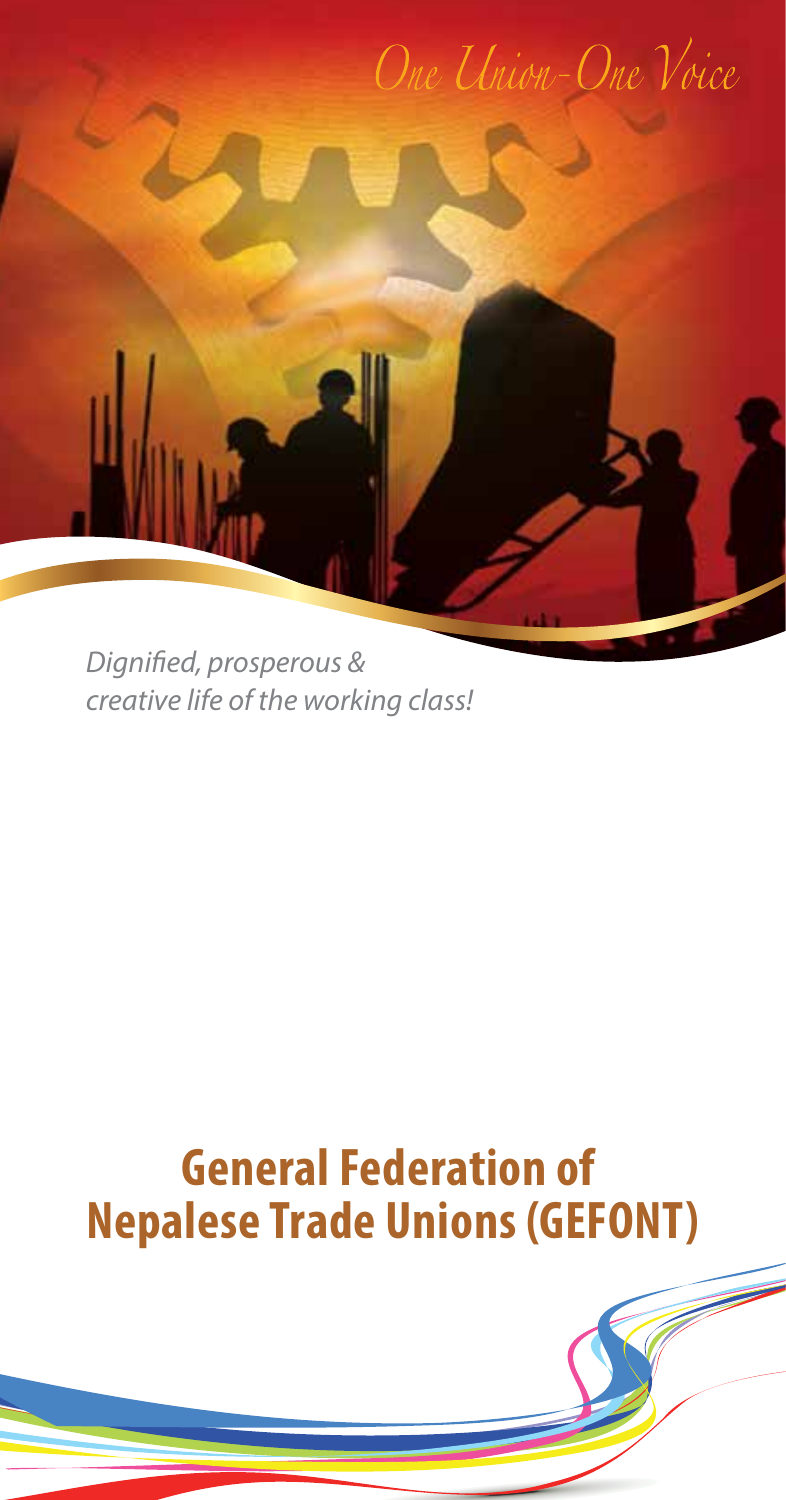## GEFONT Organisational Structure

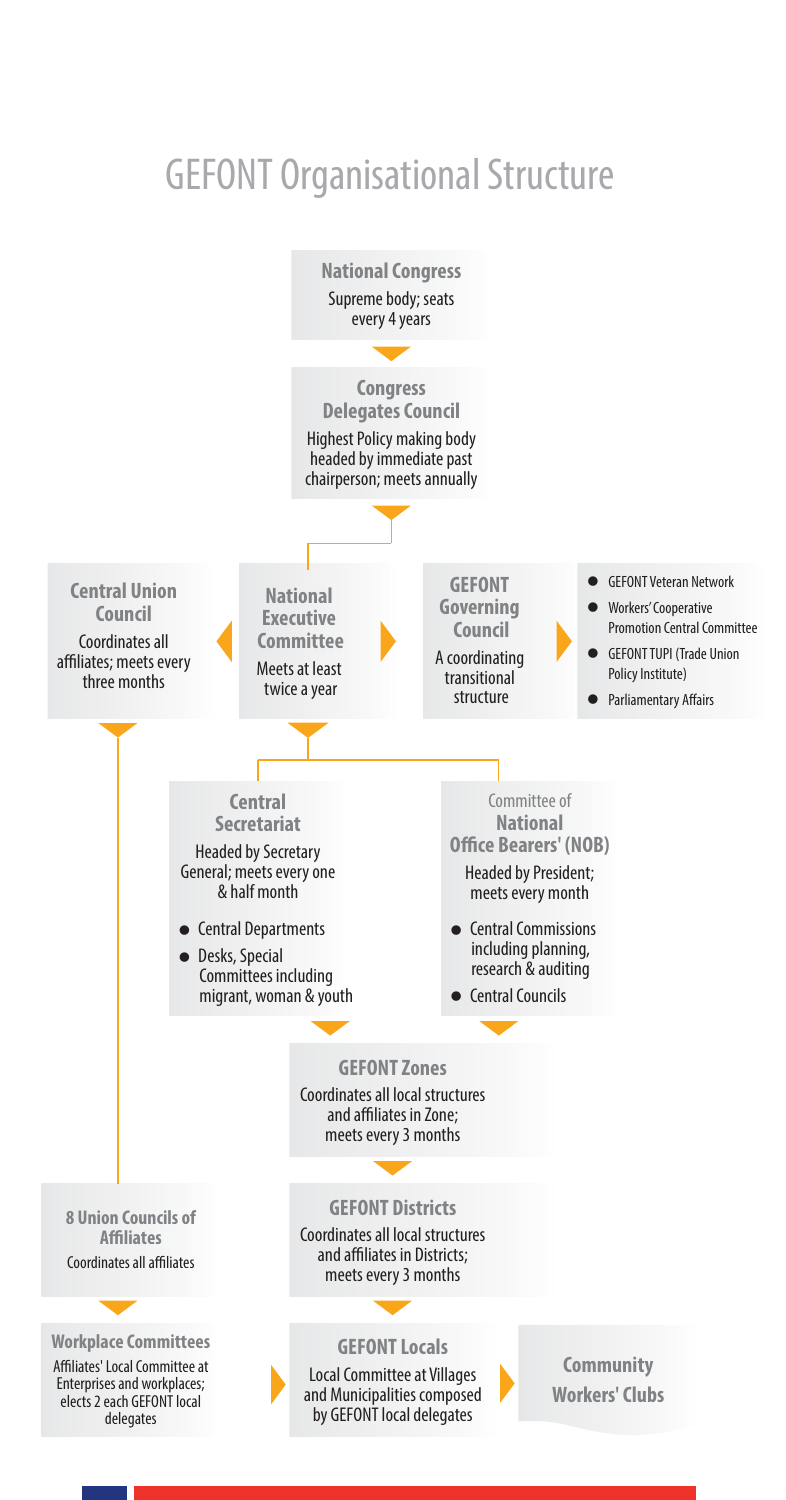

**General Federation of Nepalese Trade Unions (GEFONT)**

General Federation of Nepalese Trade Unions (GEFONT) was established on 20th July 1989. As there was no union right in Nepal; GEFONT was launched underground.

GEFONT has 20 affiliates (as of April, 2014), which cover all three fields- the agriculture, industries and services; covering various sectors such as manufacturing, textiles and clothing, carpet industry, transport, hotels, restaurants and catering, tourism, printing, auto-mechanics, food production, breweries, chemical and metal industry, rickshaw pullers, tea plantations, street vendors, private school, hair dressers & beauticians, employees of security sector, thanka painting, tax- counselling, courier & cargo service, gold & jewellery work, construction and agriculture.

As a largest trade union Confederation in Nepal, GEFONT represents nearly 400,000 workers from all affiliates.

Over 33% women have been elected in National Executive Committee of GEFONT from its 5th National Congress.

GEFONT is one the founders of international trade union body- the International Trade Union Confederation (ITUC) established on November 2006. GEFONT affiliates are affiliated with various Global Union Federations (GUFs).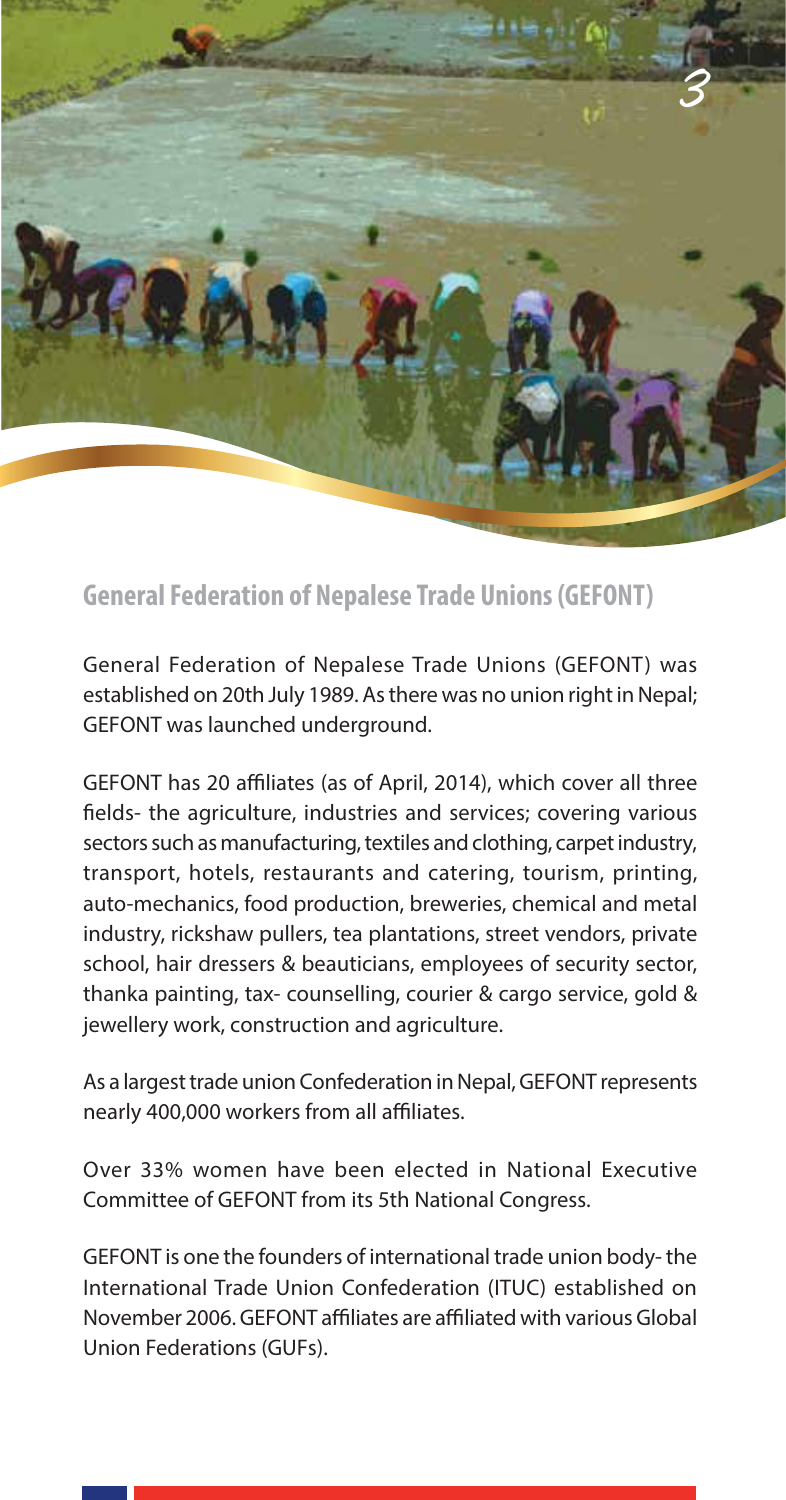#### **OUR VISION**

4

Dignified, prosperous and creative life of the working class is our vision statement.

#### **OUR MISSION**

Our mission is to establish socialist production relations in Nepal by eliminating the existing production relations. To achieve the mission, we educate, organise and build capacity of the working class to enable them to influence policy formulation and process of political decision. We pay high emphasis to international solidarity to back up our efforts for labour rights including universal human rights.

## **OUR GOAL**

To establish Federal Democratic (*Loktantrik)* Republic of Nepal in which the working class has access and decisive role in all representative structures and bodies of the state.

## **OUR OBJECTIVES**

- To continue the struggle for social transformation with class vision
- To create a policy environment in which universal rights of the workers are promoted, protected and fulfilled
- To materialise single unionism as unified trade union movement in Nepal
- To ensure decent work for all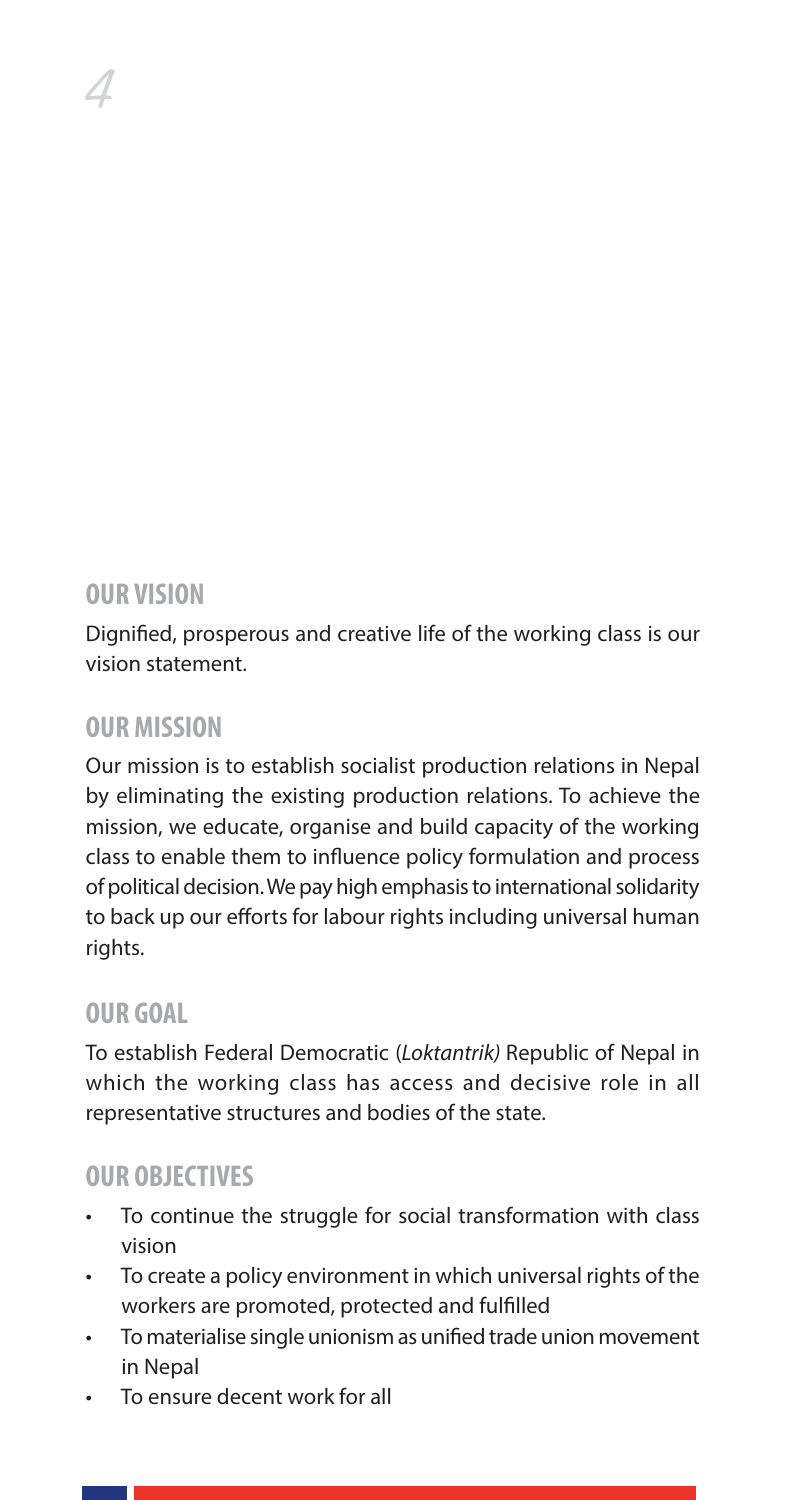

#### **OUR HISTORY**

The history of Nepali trade union movement goes back to 1947. The formation of All Nepal Trade Union Congress (ANTUC), reorganized in 1950, was the first trade union centre in Nepal. This federation could not exist after 1960, when autocratic Panchayat System was forcefully imposed and unions along with political parties were banned.

After 19 years of continuous repression, in 1979, a historical mass movement gave birth to second generation of Nepali Trade union movement by launching Nepal Independent Workers Union (NIWU). After the struggle through NIWU, other federations gradually emerged in Hotel-tourism sector and transport sector along with others. In order to meet demand of the day- the necessity of proper coordination and understanding among trade unions of different sectors, finally, an initiative was undertaken on July 20, 1989. The significant outcome was General Federation of Nepalese Trade Unions in an underground existence as a national centre for coordination of the movement and organizations. Active mobilization of workers by GEFONT in the successful popular mass movement of 1990 and open air environment for union work as the result of the movement paved way for fast unionisation. GEFONT was formally registered as the FIRST National Trade Union Confederation in the country in 1995 based on Trade Union Act-1992.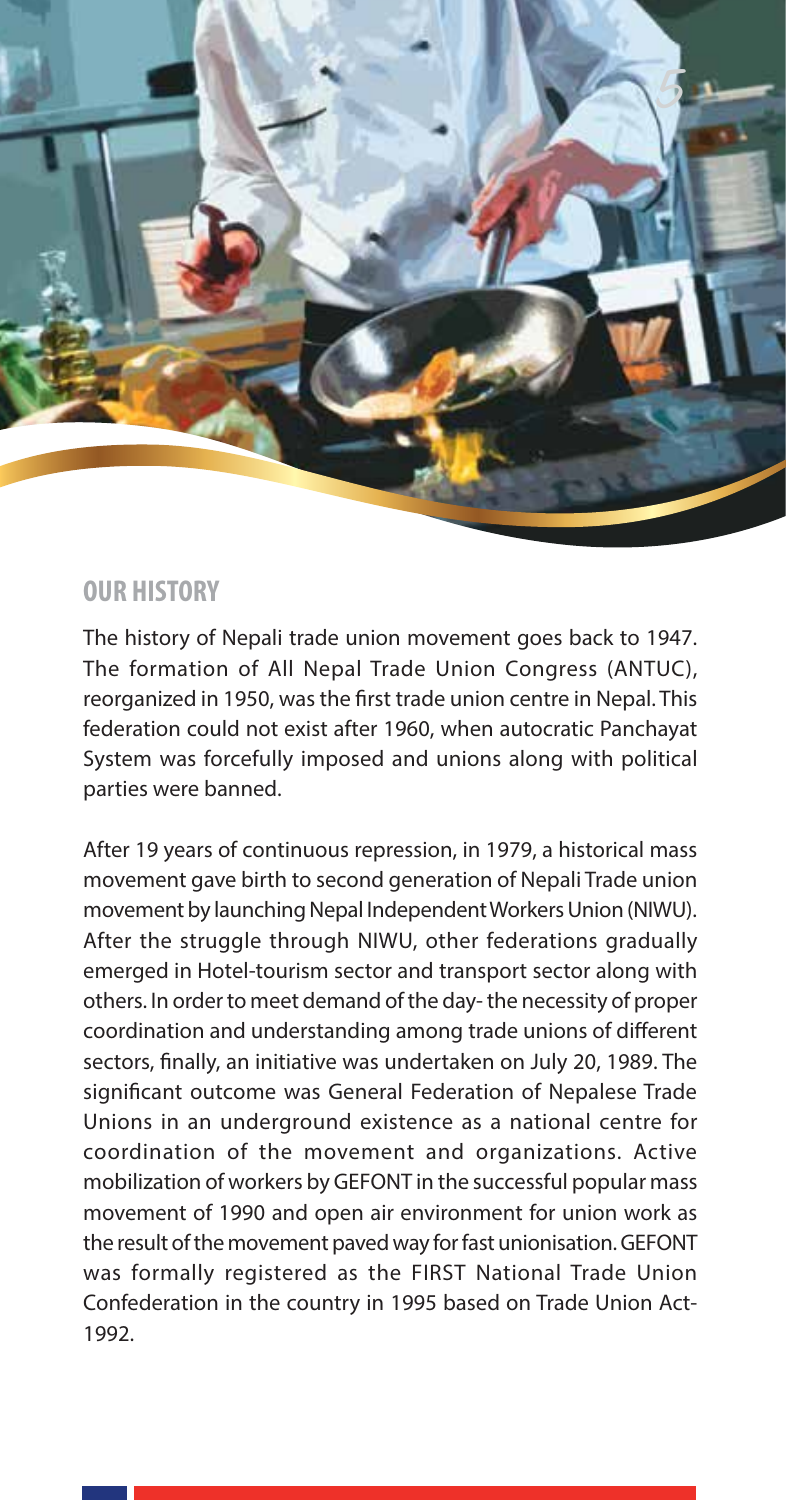## **Our Membership**

6

During the Sixth National Congress, General Federation of Nepalese Trade Unions (GEFONT) has verified its membership. The statistics show, some of the area GEFONT has made progress and in some area it has lost some membership. In 5th National Congress, GEFONT represented 27 affiliate federations and few local level unions. The Confederation then had membership of 340,619. After five years the total membership of the Confederation is 3, 87,418 with the increment by 46,799 (13.7%).

| <b>Industrial Sector Union Council</b> |                                                                       | <b>Total Members</b> |
|----------------------------------------|-----------------------------------------------------------------------|----------------------|
|                                        | Whole Industry Trade Union, Nepal<br>(WHIN)                           | 30,229               |
|                                        | Jute, Textile, Garment & Carpet Workers'<br>Union of Nepal (JTG-CWUN) | 14,925               |
|                                        | 2 Transport and Allied Sector Union Council                           |                      |
|                                        | Independent Transport-Workers'<br>Association of Nepal (ITWAN)        | 90,221               |
|                                        | Nepal Auto-mechanics<br>Trade Union (NATU)                            | 5,079                |
|                                        | Nepal Rickshaw<br>Pullers' Union (NRPU)                               | 6.170                |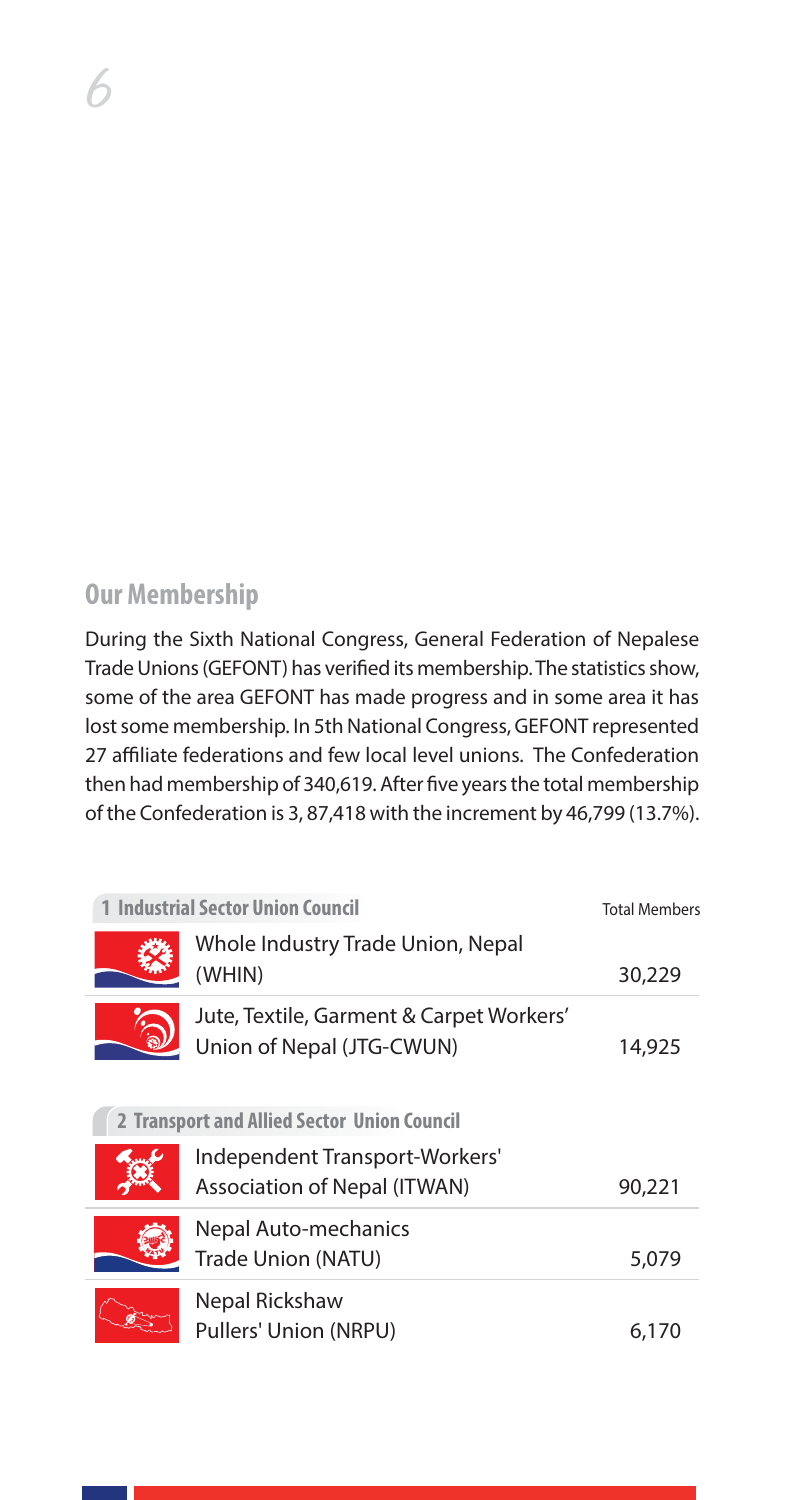

| <b>3 Tourism Sector Union Council</b>                              |        |
|--------------------------------------------------------------------|--------|
| Nepal Independent<br>Hotel Workers' Union (NIHWU)                  | 24,605 |
| Union of Trekking-Travel-Rafting<br>Workers, Nepal (UNITRAV)       | 12,536 |
| 4 Agriculture and Plantation Sector Union Council                  |        |
| Independent Tea plantation<br>Workers' Union of Nepal (ITPWUN)     | 5,735  |
| <b>Federation of Agricultural</b><br>Workers-Nepal (FAWN)          | 57,271 |
| 5 Education, Communication, Finance & Service Sector Union Council |        |
| Independent Press Workers'<br>Union of Nepal (IPWUN)               | 2,939  |
| Private & Boarding School<br>Employees' Union (PABSEU)*            | 5,422  |
| Local unions at Banks                                              |        |

| independent Press workers<br>Union of Nepal (IPWUN)     | 2,939 |
|---------------------------------------------------------|-------|
| Private & Boarding School<br>Employees' Union (PABSEU)* | 5,422 |
| Local unions at Banks<br>and financial institutions     | 1.125 |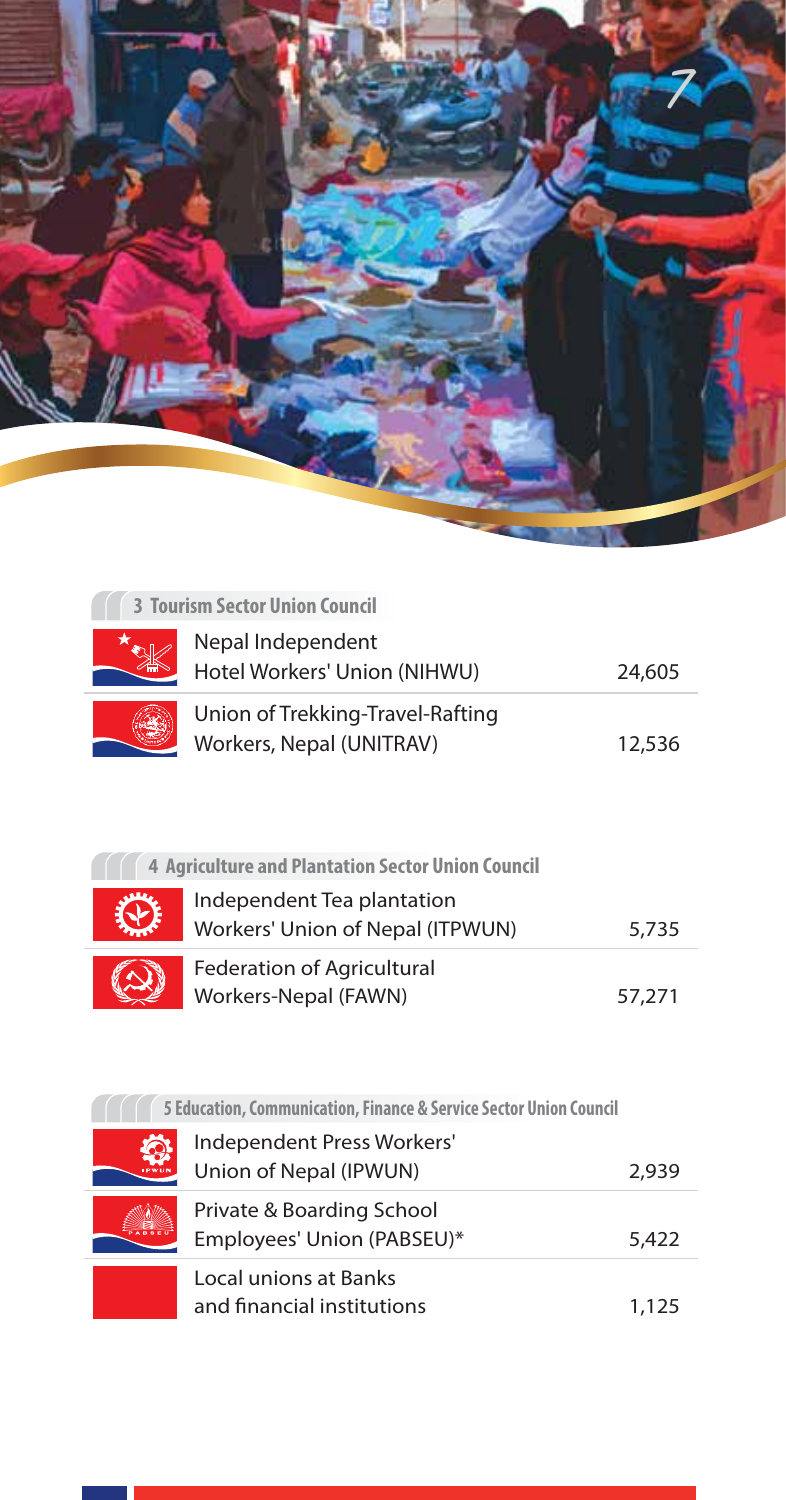|     | 6 Non-agriculture Informal Sector Union Council                                         |        |
|-----|-----------------------------------------------------------------------------------------|--------|
|     | Central Union of Painters, Plumbers, Electro<br>and Construction Workers-Nepal (CUPPEC) | 89,541 |
|     | <b>Nepal Street</b><br>Vendors' Union (NEST)                                            | 15,250 |
|     | <b>Nepal Security Service</b><br>Trade Union (NSSTU)                                    | 3,282  |
|     | <b>7 Urban Informal Sector Union Council</b>                                            |        |
|     | Nepal Garbage Cleaners<br>Employee Union (NGCEU)                                        | 5,224  |
|     | Home Workers' Trade Union<br>of Nepal (HUN)                                             | 5,224  |
|     | 8 Health Sector Union Council                                                           |        |
|     | Nepal Barbers'<br>Trade Union (NEBT)                                                    | 2,345  |
|     | National Beauticians'<br>Union of Nepal (NABUN)                                         | 1,117  |
|     | Nepal Health Worker and<br>Employees Union (NHWEU)                                      | 3,521  |
| NEV | <b>Nepal Health Volunteers</b><br><b>Association (NEVA)</b>                             | 5,657  |

8

٦

Total 387,418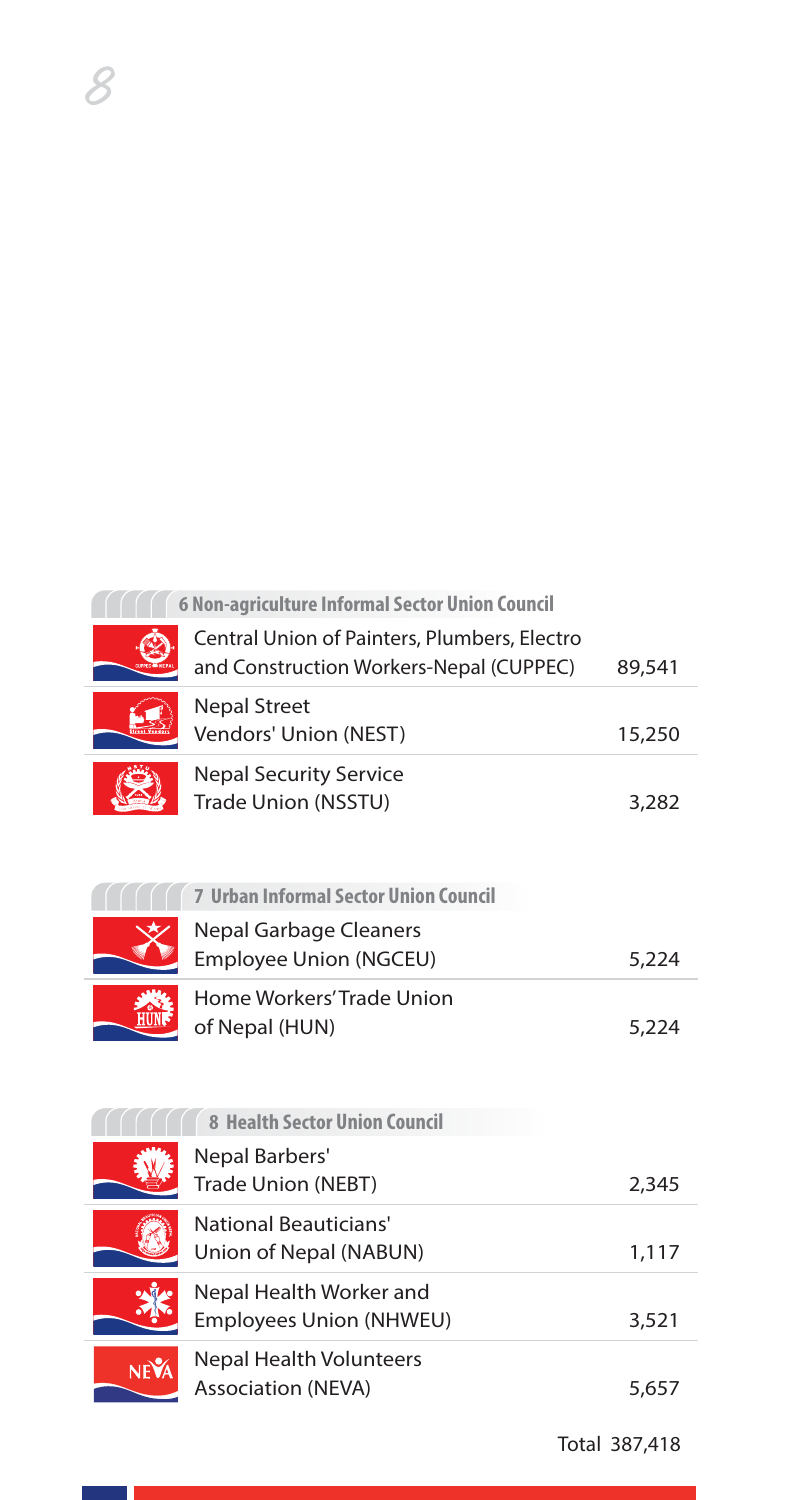

#### **OUR HISTORICAL FOOTSTEPS**

- 1946 Formation of All Nepal Trade Union Congress (ANTUC)
- 1947 Formation of the Biratnagar Workers Union (BWU)
- 1947 First labour movement started (March 4)
- 1950 Re-organisation of ANTUC
- 1951 Unification of ANTUC and BWU
- 1960 Ban on trade unions and political parties
- 1975 Great slow-down started in Biratnagar Jute Mills.
- 1978 General Strike in Balaju Industrial District (BID), Kathmandu
- 1979 Two-month long General Strike called by Construction Workers of East-West High Way

 Workers' strikes started from BID, with the demands of union rights including various professional demands. Shortly it was supported by different sectors like transportation, tea plantation, hotel etc. and became nation-wide.

 This movement established a new National Centre-Nepal Independent Workers' Union (NIWU)-as a continuation of ANTUC tradition with the aim to organise all workers irrespective of occupation and ideology.

 Formation of another federation called Independent Transport Workers' Association of Nepal (ITWAN)

- 1981 Formation of Nepal Independent Hotel Workers' Union (NIHWU)
- 1983 Formation of the Trekking Workers Association Of Nepal (TWAN)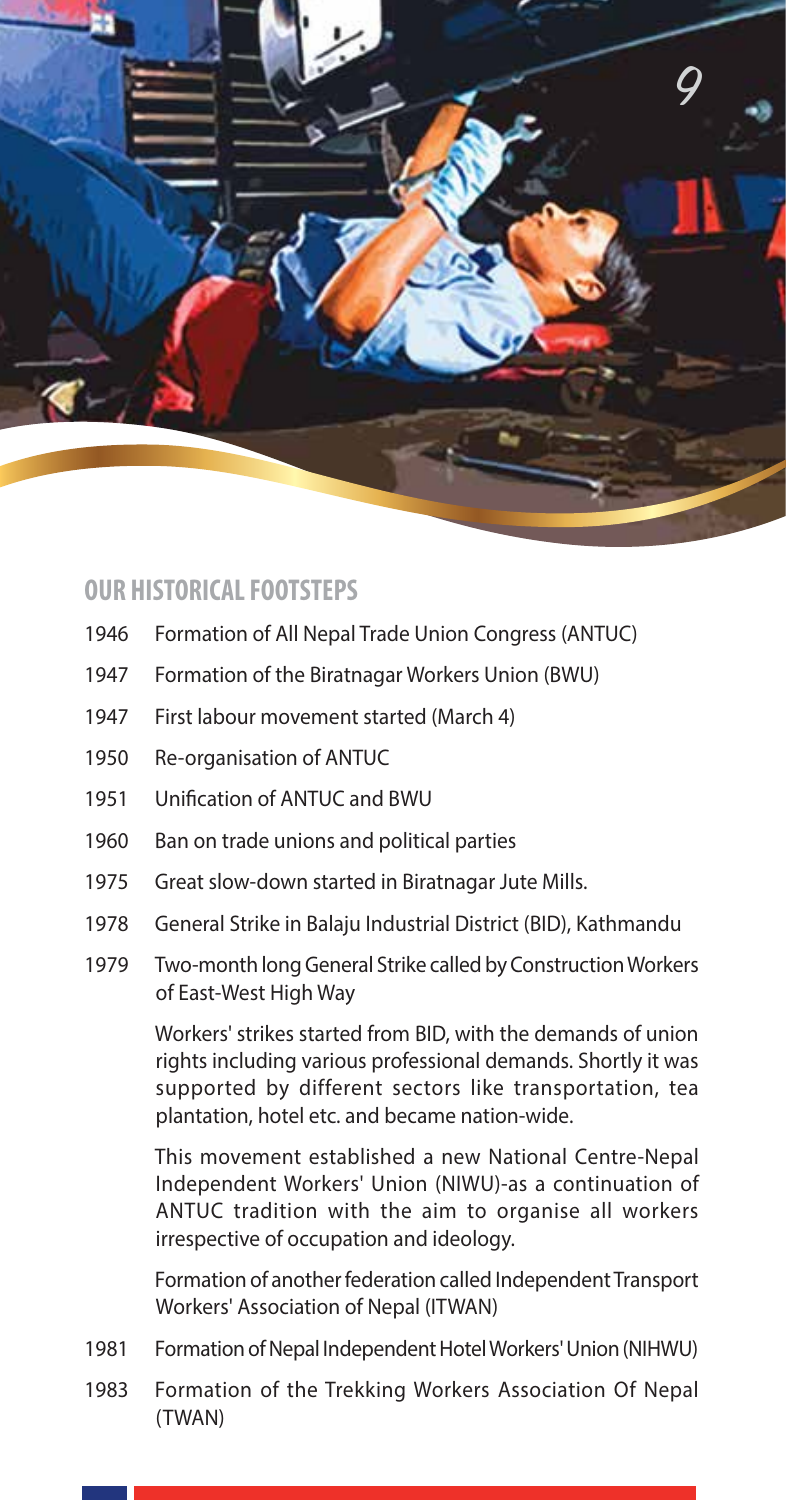| 1989 | Establishment of GEFONT by four founder federations-NIWU,<br>ITWAN, NIHWU and TWAN (July 20)                                                                                 |
|------|------------------------------------------------------------------------------------------------------------------------------------------------------------------------------|
| 1990 | GEFONT played a significant role to gear-up popular movement<br>as a co-ordinating body of all workers. The movement became<br>successful, with multi-party system restored. |
|      | GEFONT organised the first-ever open-air programme and<br>reorganized its National Executive Committee                                                                       |
|      | Number of national affiliates rose to 9                                                                                                                                      |
| 1991 | Various labour legislations- Labour Act, Trade Union Act etc.<br>introduced                                                                                                  |
| 1992 | GEFONT's First National Congress convened (March 28-31)                                                                                                                      |
| 1995 | GEFONT registered as the First National Confederation (May)                                                                                                                  |
| 1996 | GEFONT's Second National congress convened (March 16-19)                                                                                                                     |
| 2000 | <b>GEFONT's Third National Congress convened (May 1-3)</b>                                                                                                                   |
| 2004 | GEFONT's Fourth National Congress convened (May 1-3)                                                                                                                         |

- 2005 Along with other trade union centres organised 1st Wider Trade union Conference as part of preparation to oust Royal regime imposed through February 1st Royal Coup
- 2006 Dedicated to Loktantrik movement; which converted into famous April Uprising. The people's revolt sidelined autocratic monarch and handed over all power to the resisted parliament
- 2007 Involved in peace building and active to end political transition; campaigned for establishment of Federal Democratic Republic
- 2008 Historical Constituent Assembly (CA) election held, most inclusive 601 member CA formed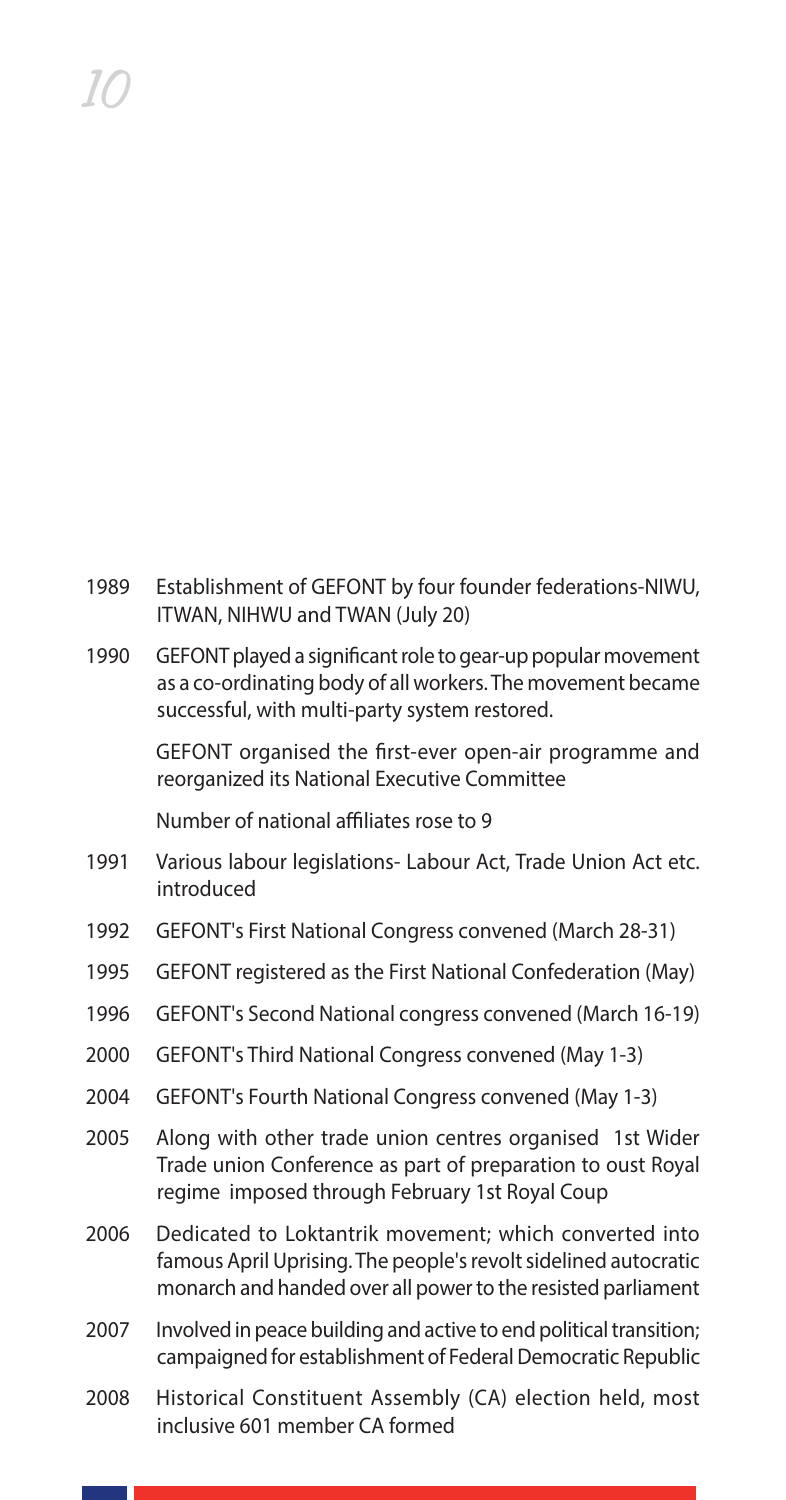

 May 28, 240 years long Shah Dynasty abolished by 1st meeting of CA, Nepal is declared first republic in 21st Century

2009 GEFONT's Fifth National Congress convened (April 4-7); leadership hand over at April 30

> GEFONT organised its 20th Anniversary programme and presented memorandum on Ratification of ILO Convention 87 to Speaker of Constituent Assembly; launched ILO Convention 87- Ratification Campaign

> GEFONT organised discussion with Constituent Assembly members and Trade Unionists on labour agendas

2010 First GEFONT National Youth Conference and 4th National Women Workers' Conference with the theme 'Equal Right, Decent Work and Dignified Life'

> GEFONT started Wage Card campaign demanding overall wage increment and signed MOU with KCTU (Korean Trade Union) to safeguard the Rights of Nepali workers working in Korea

> GEFONT mourns on untimely death of founding member Comrade Madhav Neupane

2011 Agreement between Trade Union confederations and Employers' organizations on wage increment and implementation of social security

> Workers' minimum monthly wage increased by Rs. 1600 through meeting of Central Labour Council. The agreement in February 2012

> Mt. Everest climber Doriee Khatri aired ITUC flag on Everest summit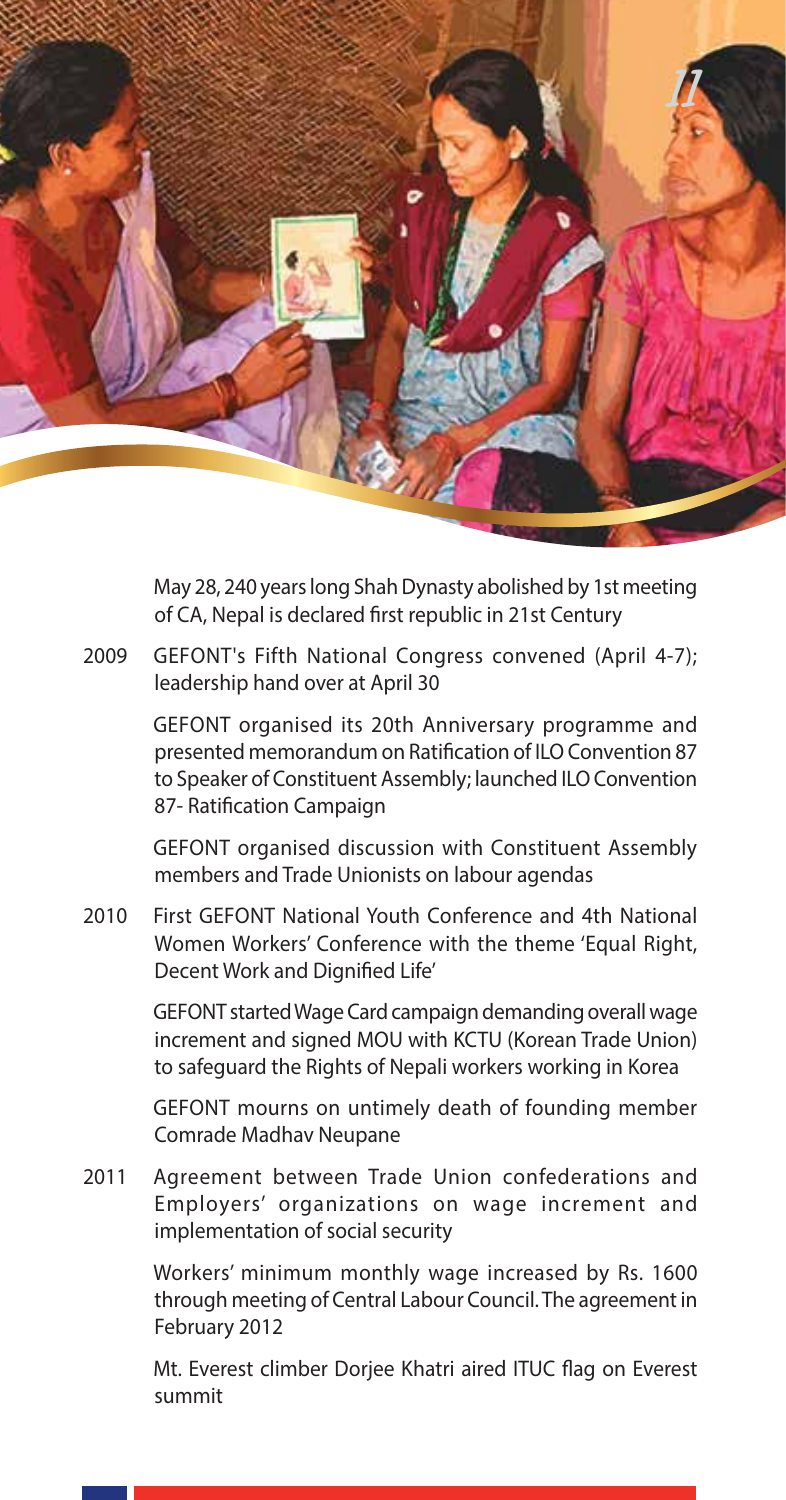GEFONT elected as deputy member of ILO Governing Body; represented by Comrade Binda Pandey

 Joint Trade Union Coordination Committee organised 2nd National Trade Union Conference

2012 GEFONT organised campaigns in 6 different places for Labour Inspection and organised national conference of presidents from big enterprises with more than 100 workers.

12

 The central committee member of UNITRAV Dorjee Khatri climbed Sagarmatha for 8th time with the flag of newly established Global Union Federation INDUSTRIALL

3rd National Labour and employment conference

 Nepal Independent Textile Garment Workers Union and Nepal Independent Carpet Workers' Union merged and launched new federation JTG-CWUN

 100th issue of Shramik Khabar (Workers' News) launched in a grand ceremony by GEFONT

GEFONT organised Participatory Gender Audit Workshop

2013 GEFONT organised National Conference of Educators

5th National Women Worker Conference was organised

 GEFONT organised large mass meetings across 8 main cities of Nepal including Capital City with the slogan 'Change: By Building Workers' Power'

 Whole Industry Trade Union, Nepal (WHIN) was formed by merging of three federations – Nepal Independent Workers' Union, Nepal Independent Food and Beverage Workers' Union and Nepal Independent Chemical-Iron Workers' Union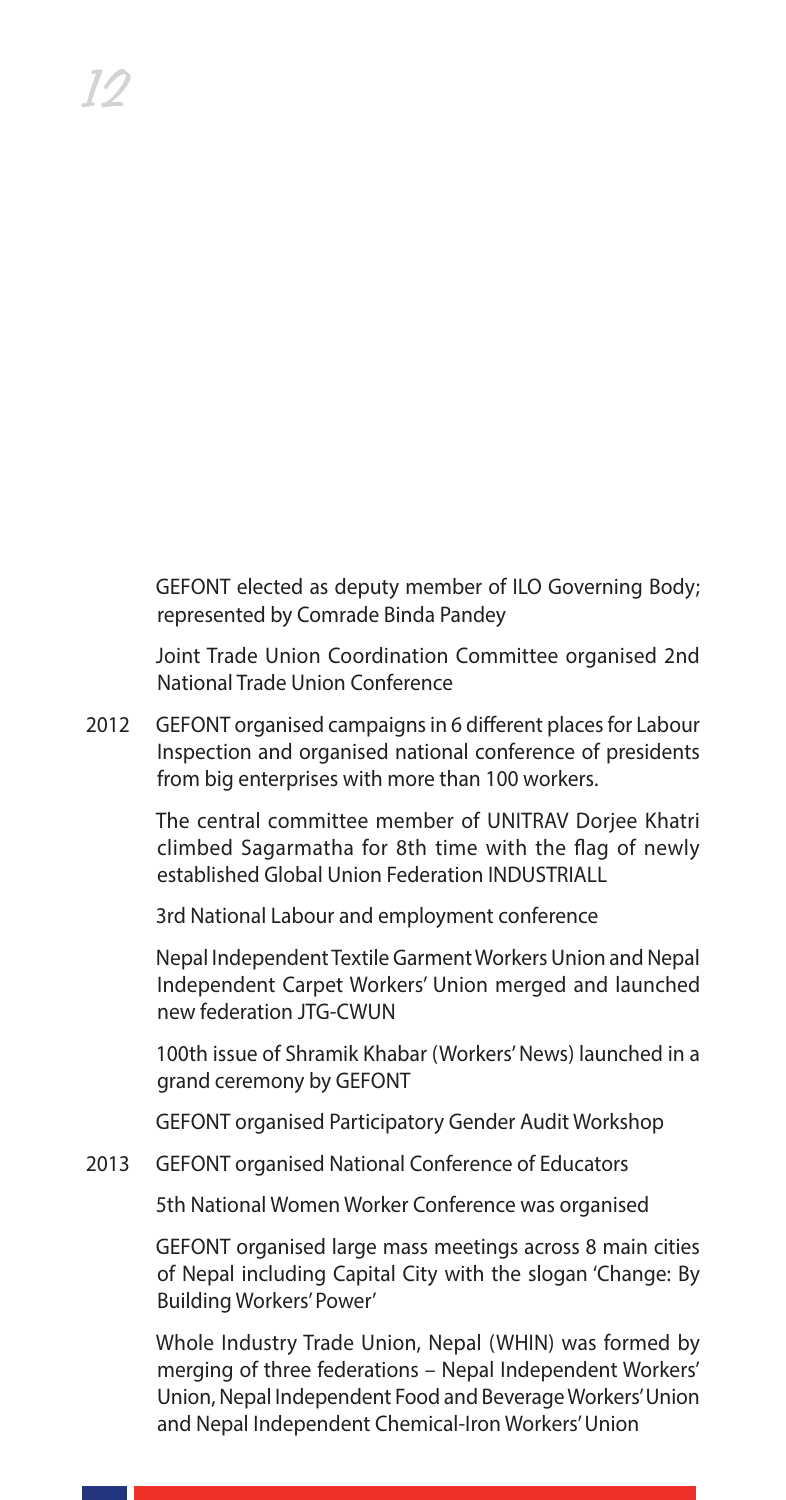

 Declaration of Workers' minimum wage increase by 29% to Rs. 8000

 2nd GEFONT Youth Conference concluded with the slogan 'Youth workers for Change and Decent Work'

 Home Workers' Trade Union of Nepal (HUN) was formed by merging four home based unions namely – Nepal Home based Workers' Union, Nepal Independent Domestic Workers' Union, Gold and Silver Trade union of Nepal and Nepal Thanka Artists' union

 GEFONT in National Election Campaign; second CA election concluded

2014 GEFONT organised 6th National Congress and elected new leadership

> An avalanche on Mt. Everest in 18 April, killed 16 top-summitters including UNITRAV Vice-president Dorjee Khatri; who had conquered Mt. Everest 9 times with union flags together with ITUC flag.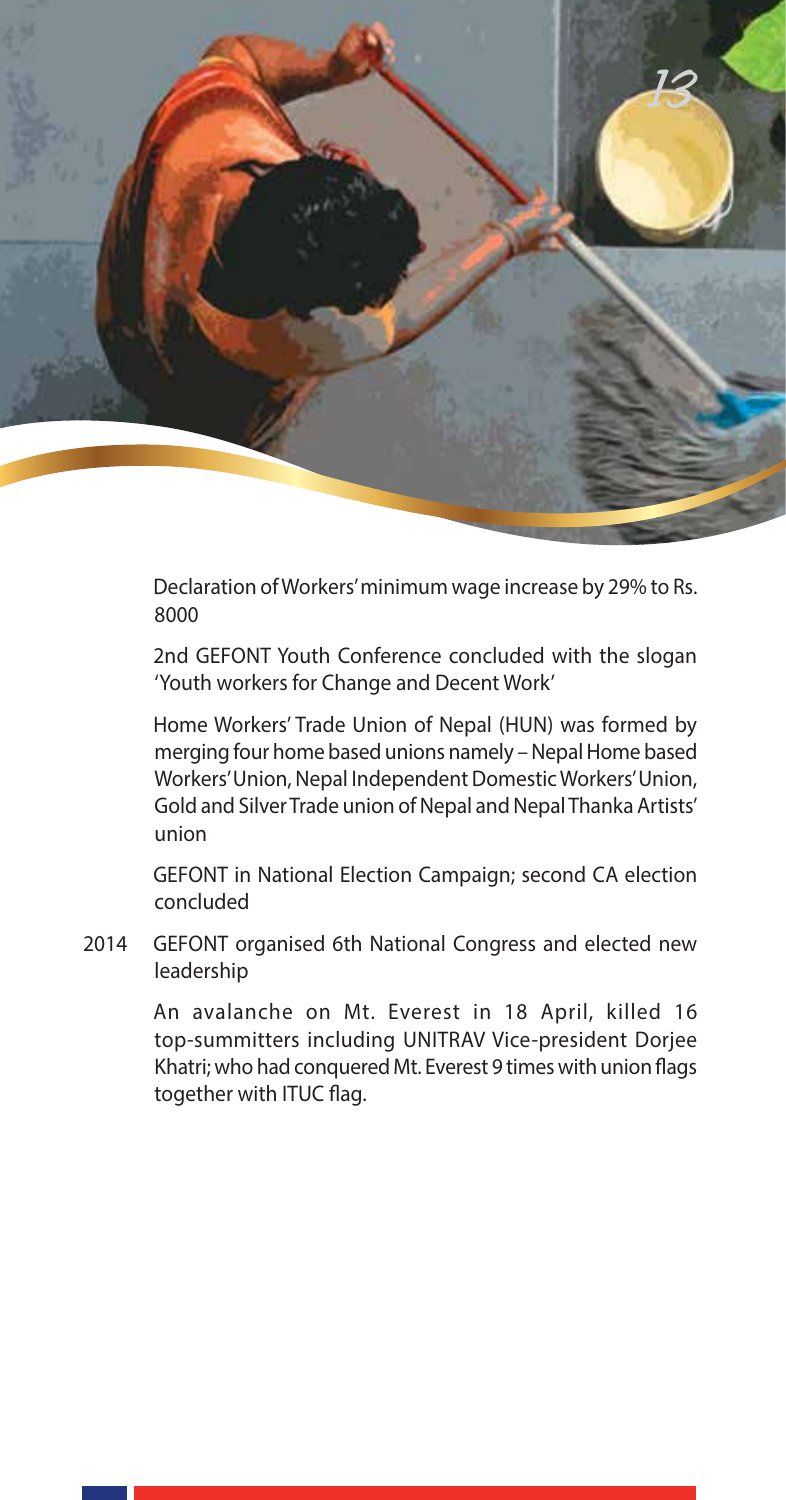## **Major Achievements of the immediate past tenure**

During the current period, our programme for transformation has covered on education/ training programmes to enhance workers awareness, to coordinate with political parties and Constituent Assembly members to formulate pro worker constitution.

Political parties have agreed in principle for 10% representation of working class in state bodies. Adjustment of labour agenda in their drafts by Thematic Committees of CA and formation of 'Labour and Finance Committee' by the Parliament as the institutional recognition of the utmost importance of labour relations is countable achievement.

Our Policy coverage was much wider to strengthen local structures and struggles, to increase membership in agriculture-construction-self employed sectors, to promote social image of the union movement through mobilizations in special days and to mobilize workers for fair wage and decent work agenda.

In order to implement the broad-based policy Different activities conducted at different phases are as follows:

- A team including President and General Secretary to conduct training/education on structural reform during Zonal Conferences with direction to form local committees in accordance with new structures.
- **•** Geographical area based mobilization of eight teams in order to clarify the role of local GEFONT Delegates, District Committees, District Union Councils and local committees for union formation, membership expansion and Dues collection (based on '17 paisa for 17 Rights' pamphlet).
- $\bullet$  Union-based Team Mobilization for solving problems of coordination between committees of Affiliate unions and GEFONT geographical structures.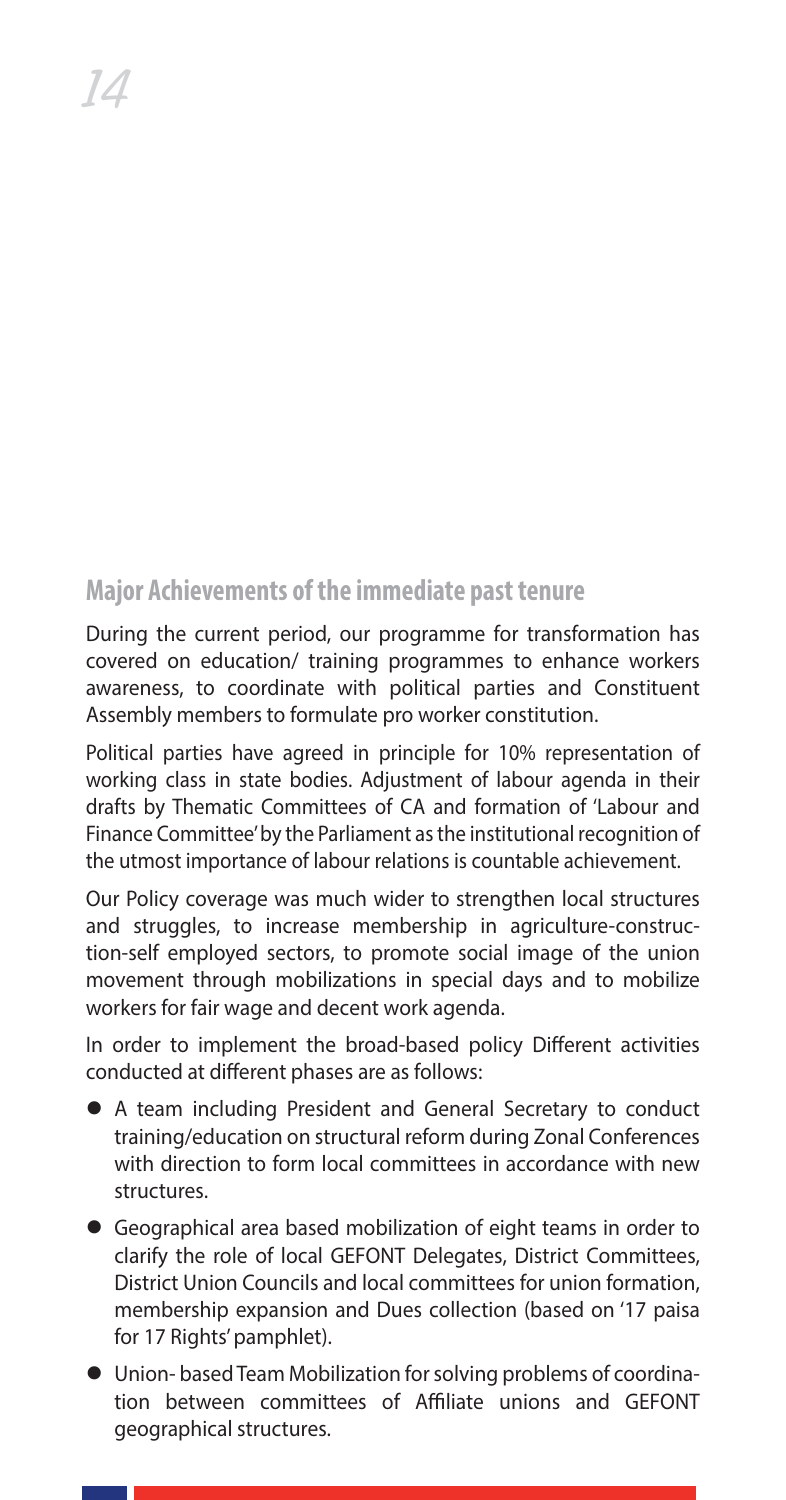

- $\bullet$  Mobilization of 10 high level central teams for continued three months at workplace level to solve the problems faced at grassroots.
- Based on the feeling of big enterprise unions that there problems are not considered with special emphasis, GEFONT organized National workshop of union Presidents of those enterprises where more than 100 workers are employed. The workshop focussed its attention on ways to push forward interest based demands with high strong stress to labour inspection system as a focal point of local unions.
- $\bullet$  One week national campaign for management of unions in difficulties
- **•** Formulation of Youth Committee as a new structure focusing on Youth and nationwide campaigns
- **•** First phase campaign for the formation of Workers' Community Club outside our committee hierarchy.
- **•** Preparatory works to mobilize Veteran Unionists Network to coordinate the club and work as a bridge between senior generation and new generation of trade unionists.

Several proposals /suggestions were put forward during 5th National Congress towards restructuring of confederation and affiliates. Many works/ activities designed to function after the formation of federal states, have been postponed for the coming term. Still there were some problems in mobilizing the existing structures in current situation like –Geographic structures, union Councils, Youth, Women and Labour Relation.

**• Geographic Structure Coordination Committee** was formed to strengthen zonal and its subordinate structures. Main objective of this committee was to facilitate discussion at micro level based on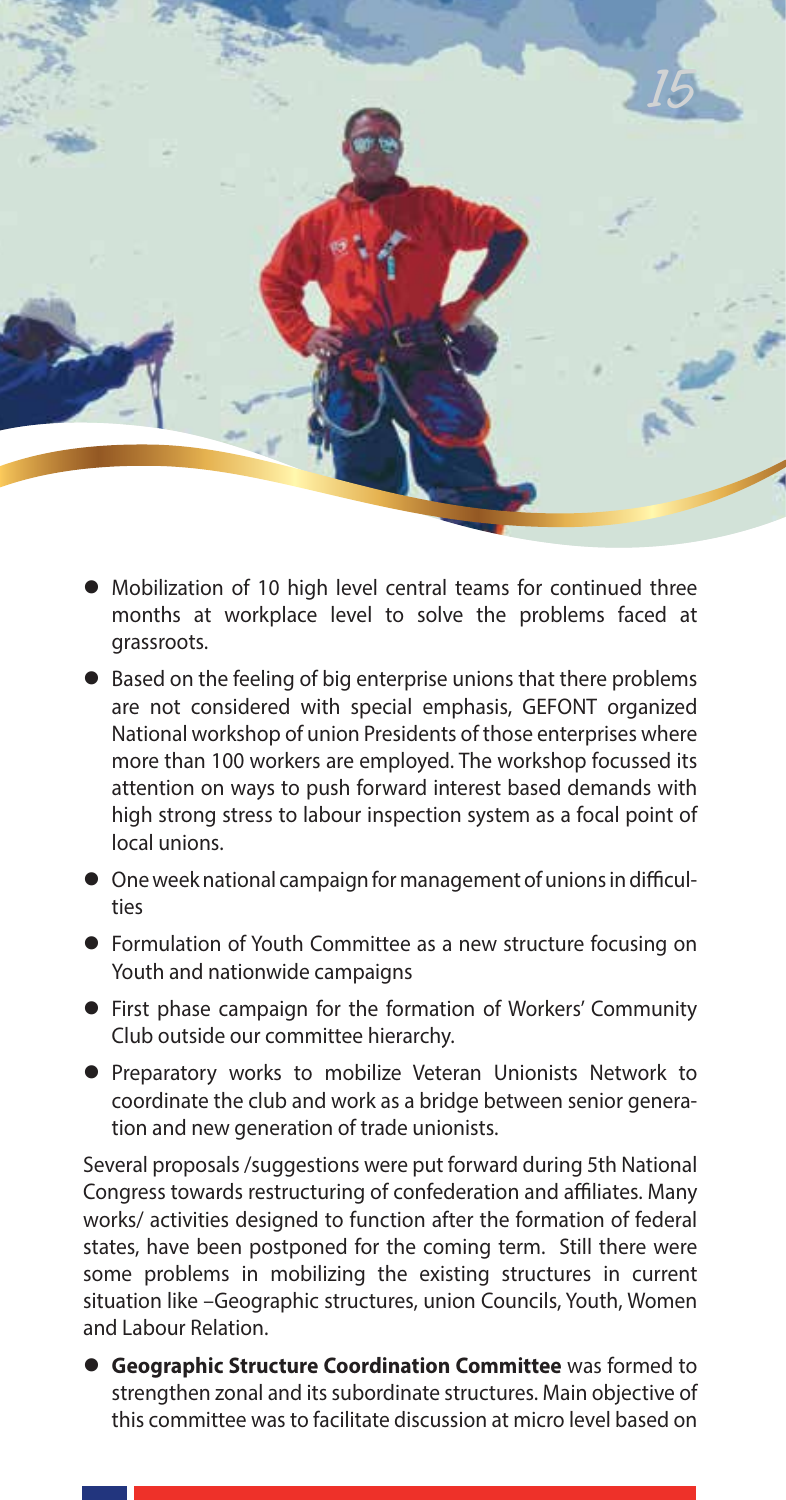the decisions of National Executive Committee with a view to creative design of plans for effective implementation by Zonal committees. Zone committee is authorized to help or coordinate the unions and district committees along with their local committees under its jurisdiction. Responsibility of GSCC is to coordinate the work of zone committee. But during this term, GSCC Coordinator and Member Secretary were expected to attend all the zone, district and local level meetings! This trend negatively affected the independent functioning and leadership development process at Zonal & local level.

- **Central Union Council** was formed as a Nepali trend for Workers' controlled union movement. There is risk of over representation of some sector and under representation of others in following the policy of 'one individual one designation'. To minimize this risk all affiliate federations are grouped under 9 union councils. Each Union council is to send two of its members (one woman and one man) to represent in GEFONT-NEC. The centre of all the union councils - Central Union council is responsible to collect problems of all affiliates and submit recommendations to NEC. Based on the recommendations, NEC would go into new decisions. The central Union Council is expected to plan organizing, training and mobilization which would be followed up and implemented by union councils. However, union councils themselves were less proactive in their role. Hence the unions unknowingly tried to limit the role of Coordinator & Member Secretary of CEC as guests in their programmes.
- **Central Labour Relation Council** was formed to facilitate Collective bargaining in a dynamic way. It was imperative to discontinue the usual method of linking a single enterprise union leader and/or single central union leader to deal with employer/s for collective bargaining. It was planned to analyse the problems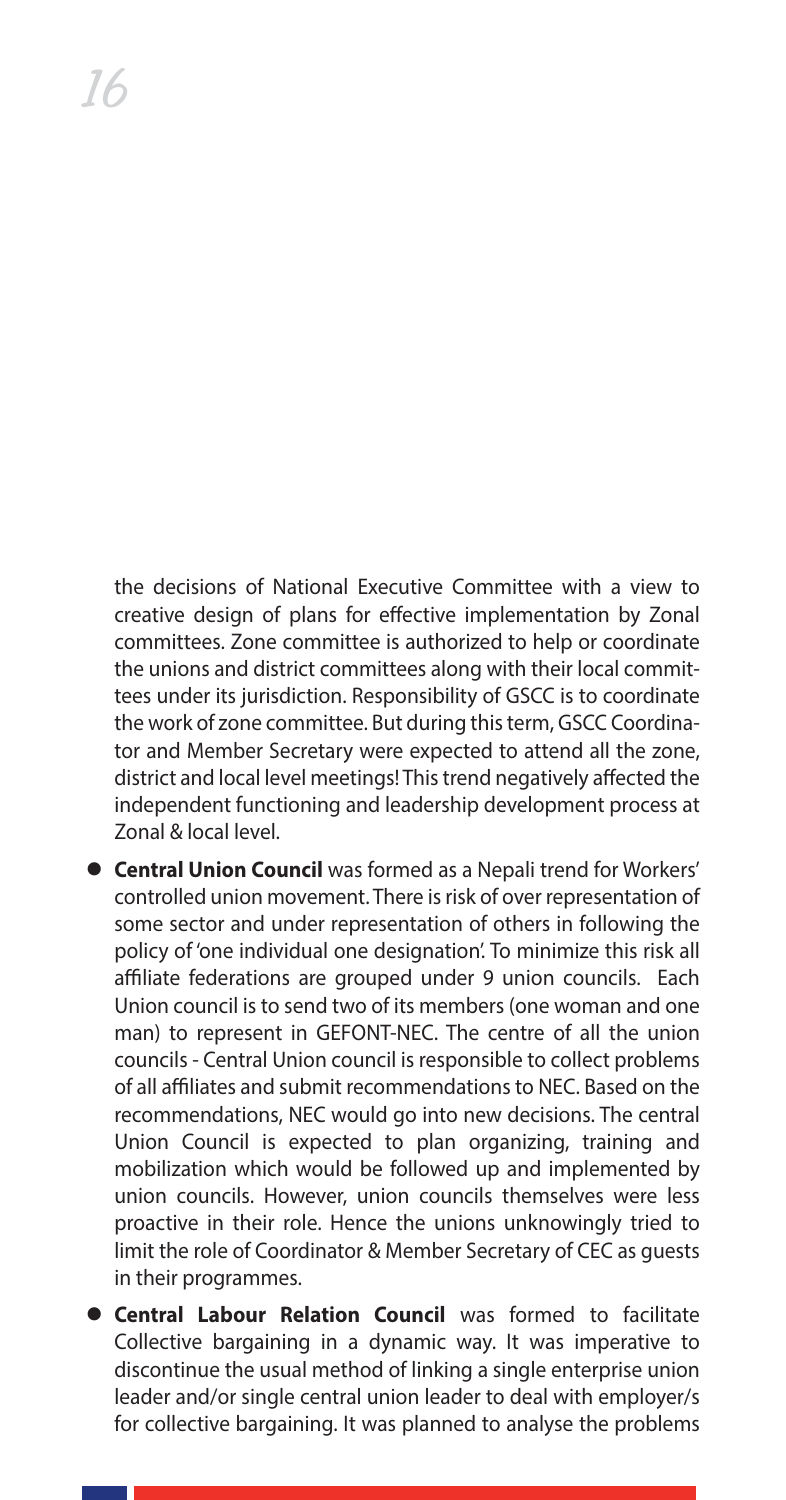

of local level and categorize them under 'right-based' and 'interest-based demands and to assess how violations are taking place, so that 'labour inspection system' could be developed to maintain minimum labour standards. In past five years central union council was linked to zonal structure and necessary check list for labour inspection was developed. But local level activities could not be monitored regularly by CLRC and hence tasks related to LIS could not be materialized.

- l **Veterans Network and GEFONT Community Workers' Club**  could not be mobilized effectively. The club was misunderstood as 'sports club' in many cases and only youth were expected to be part of it. Similarly, Veterans Network was misinterpreted at grassroots as 'dumping site for retired unionists'. And hence we could not aware the grassroots about workers collective culture at the residential areas to ensure balance of 'work – life- family.'
- l Membership expansion and organizational strengthening has brought expected results visible at growth rate of membership by 13.7% with additional members 46.799 during this five-year period. To create awareness on and public pressure for the ratification of ILO Convention 87- concerning Freedom of Association, several campaigns were organized along with attractive promotional materials in many places at one time. This issue was raised from the street and pushed to the Constituent Assembly/ Parliament. General Secretary of International Trade Union Confederation and Director of ILO-ACTRAV discussed this issue with leaders of political parties, Prime Minister, Speaker of the Constituent Assembly and President of the Republic in their visit. Though the Convention is not ratified, but the campaign has been highly significant.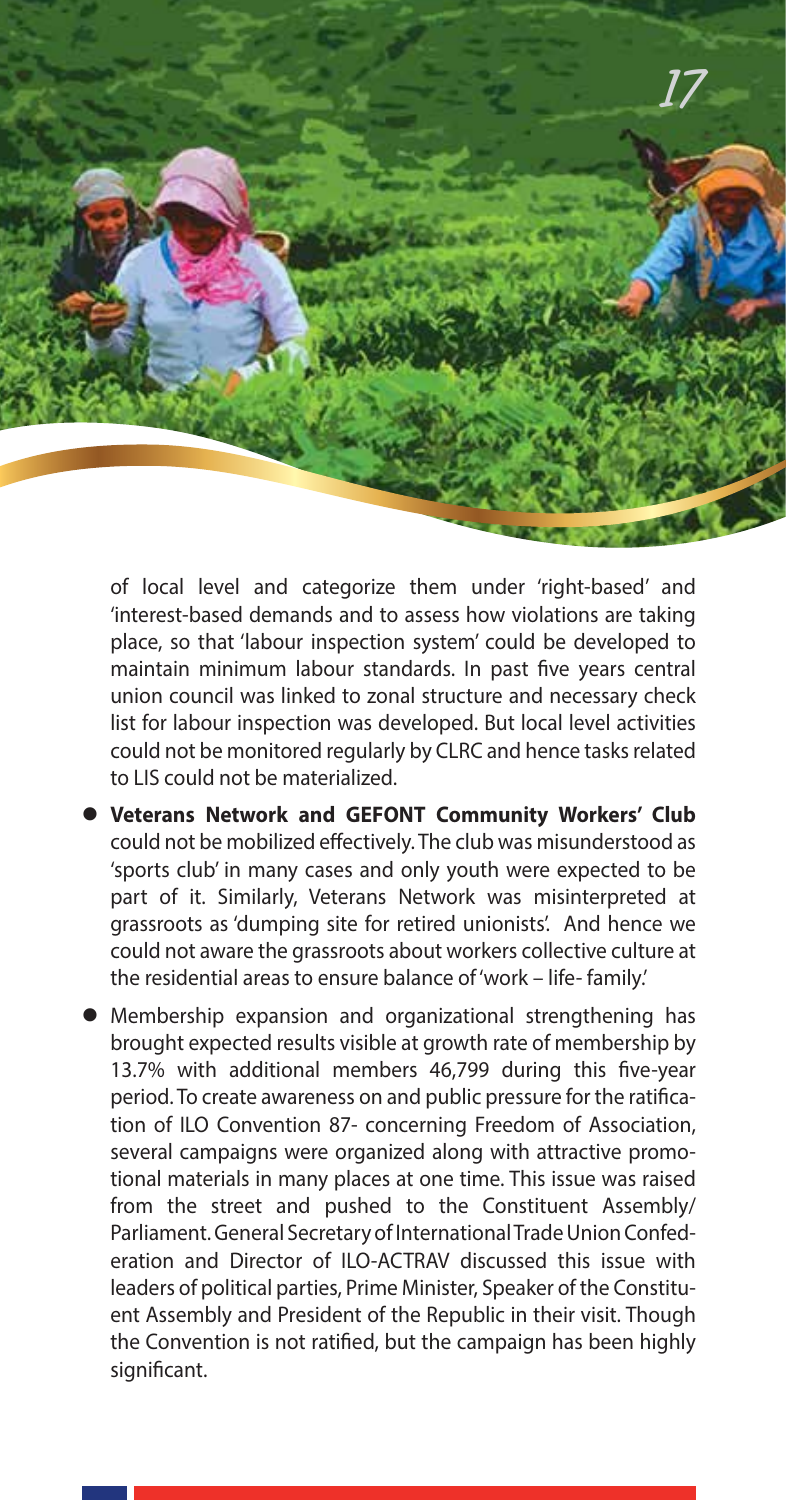## **GEFONT Future Action**

Building Workers Power is the necessary condition for Transformation. Major areas of work for building workers power may be put in a formula type expression as **Involvement-Organizing-Educating-Mobilizing**. Hence focusing these major areas of work, Following is the programme for this tenure:

#### **1. Transformation: By Building Workers power**

The Programme for Building Workers Power has two aspects – Right-based and organizational works. Following two headings will include both the aspects:

#### **a) Ask Them: Where is our space ?**

- The long run goal of GEFONT is Dignified, prosperous and creative life for working class. Hence to achieve this goal, we will continue the demand for 10% representation of workers in various representative bodies of the state with the slogan 'Where is Our Space?'
- **•** In order to ensure political & constitutional rights of the workers, we will continue strong voice to insert the provisions in new constitution which were already included in the drafts of the committees of dissolved CA
- **•** Continue dialogues, struggle and partnership with Constituent Assembly, Government and political parties.

#### **b) Mobilize- Organizing Academy**

• Effective Mobilization of GEFONT Structures and affiliates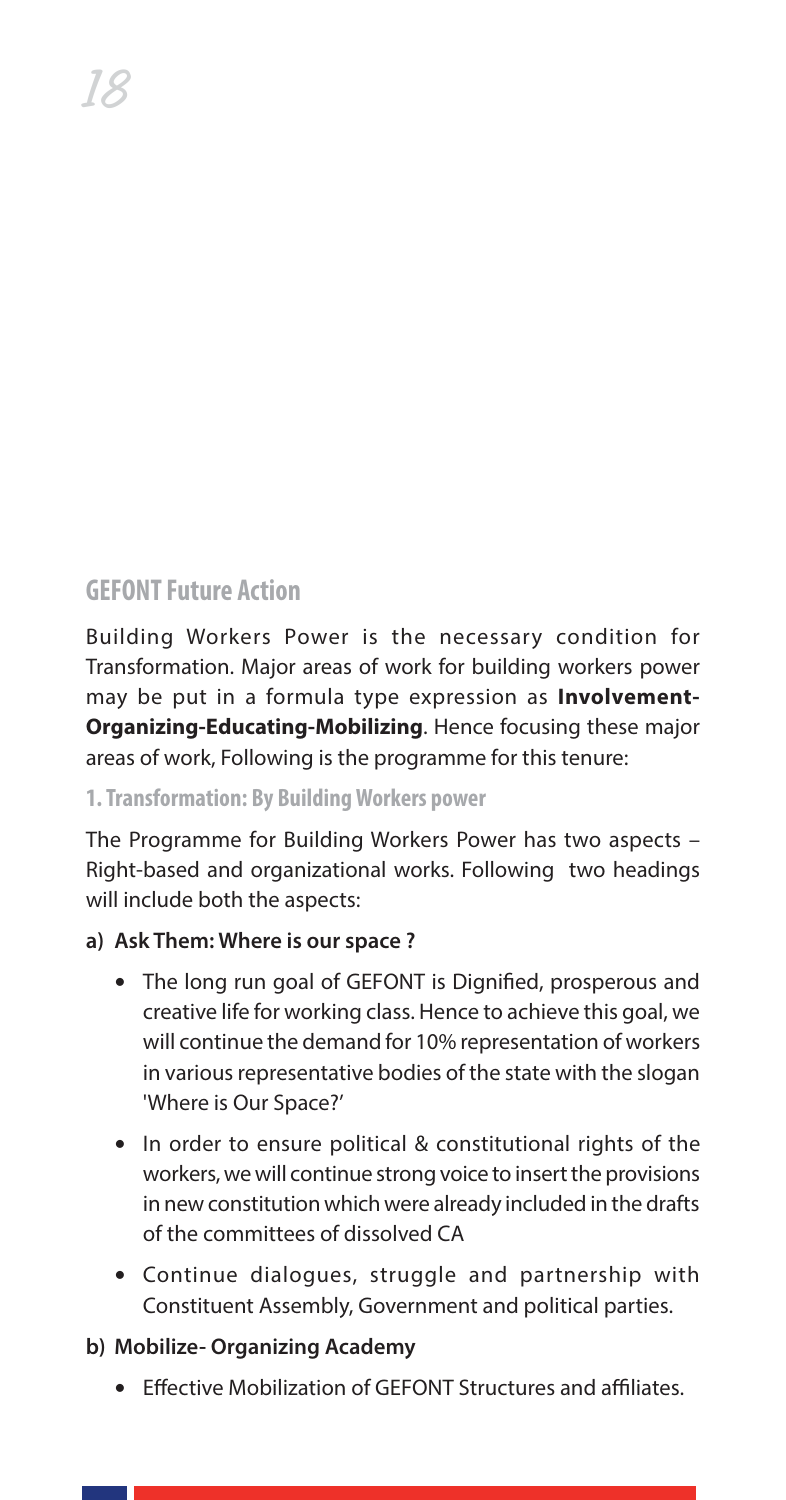

- **•** Launching 'From Centre To Door to Door' programme by coordinating GEFONT-Veterans Network, Workers' Community Club and Workers Cooperatives.
- **•** Central Labour Relation Council will coordinate Organizing academy involving of Union Councils, Zonal Committees, Women Committee and Youth Committee.
- **•** Membership expansion by capacity building of new members in Informal sector, emphasis to new membership recruitment and explore potential areas for new opportunities of union expansion.
- **•** Maintaining the rate of membership growth of 13.7% to increase membership.

#### **2. Action for Secured Future**

- **•** The policy of 'The higher the social security, the larger the labour market flexibility' will be continued along with the activities to aware, promote and pressurize for the 9-themes of social security.
- **•** In order to provide minimum relief to the workers, agreements were done with several private hospitals. These agreements will be continued and upgraded. On the Silver Jubilee ceremony of GEFONT in July, a Solidarity Fund will be declared by involving local unions.
- **•** Continue dialogue with state to develop & implement scheme to utilize the National Welfare Fund for the benefit of the workers.
- **•** Upgrade and continue the programmes for Women health.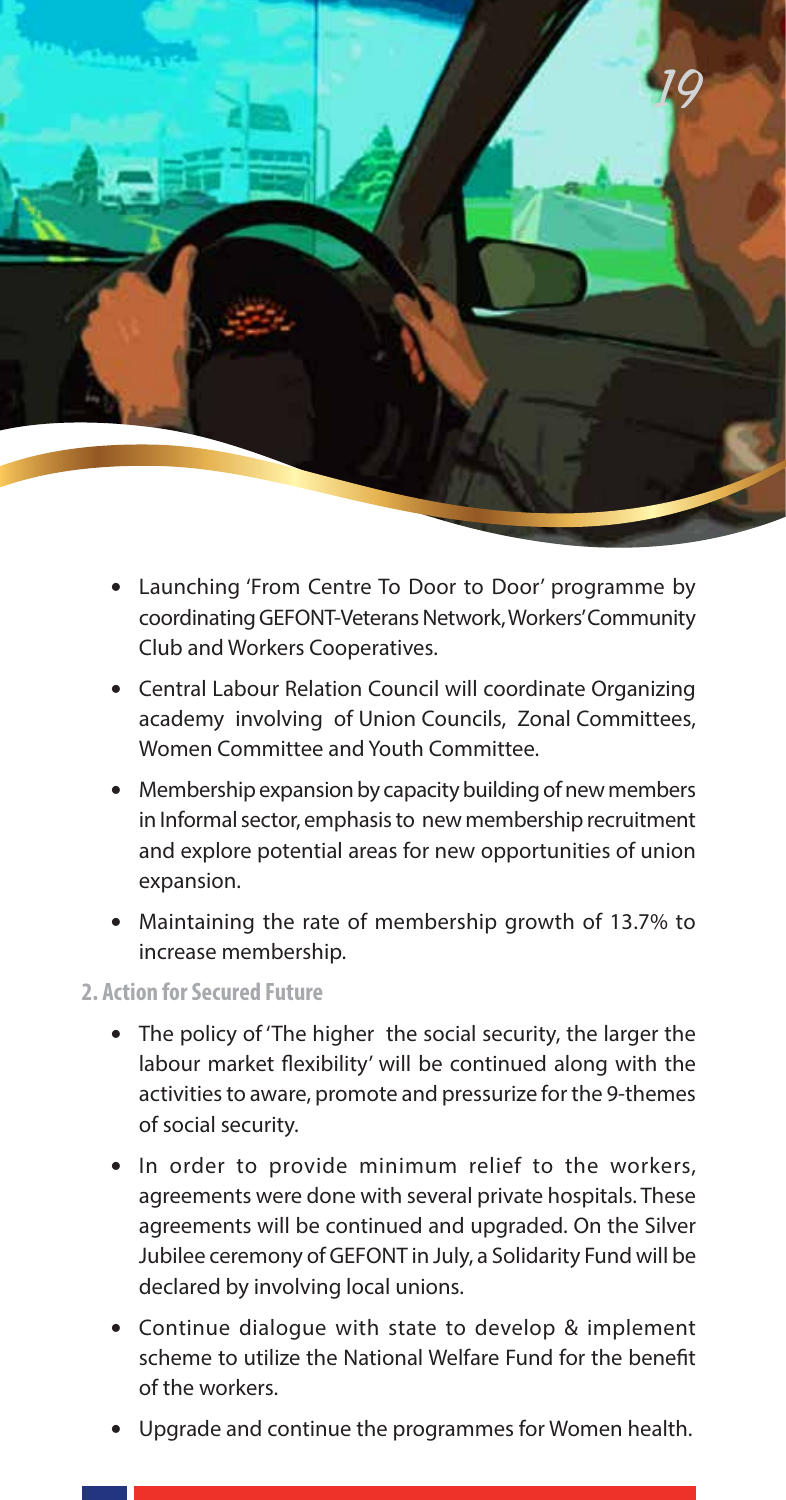#### **3. 'Count Us in' Programme**

20

- **•** Get involved in ITUC programme for Gender Equality 'Count Us In'
- **•** As suggested by Participatory Gender Audit, an initiative will begin to elect Women's Committee by National Women Workers Conference within a year. The Conference will also design/concretize the policy for increase in women membership and enhance leadership.

#### **4. One Union- One Voice**

Under One Union campaign, several activities based on the principle of Initiatives- Competition-supremacy have created a wider structure for platform of single unionism. Joint Trade Union Coordination Centre (JTUCC) is in the process of taking a solid structure from a loose forum.

Therefore in the coming term,

- **•** Upgrade JTUCC and continue dialogue with other recognised unions
- **•** Continue partnership of GEFONT- NTUC-ANTUF under ITUC frame
- **•** Emphasis on more upgraded GEFONT- CONEP partnership

#### **5. Struggle and Co- Existence**

- **•** Labour law formulation and reform on two approaches Right based and interest based
- **•** Labour relation to be based on coordinated market economic policy and formulation of laws to implement social Security and Labour Inspection System.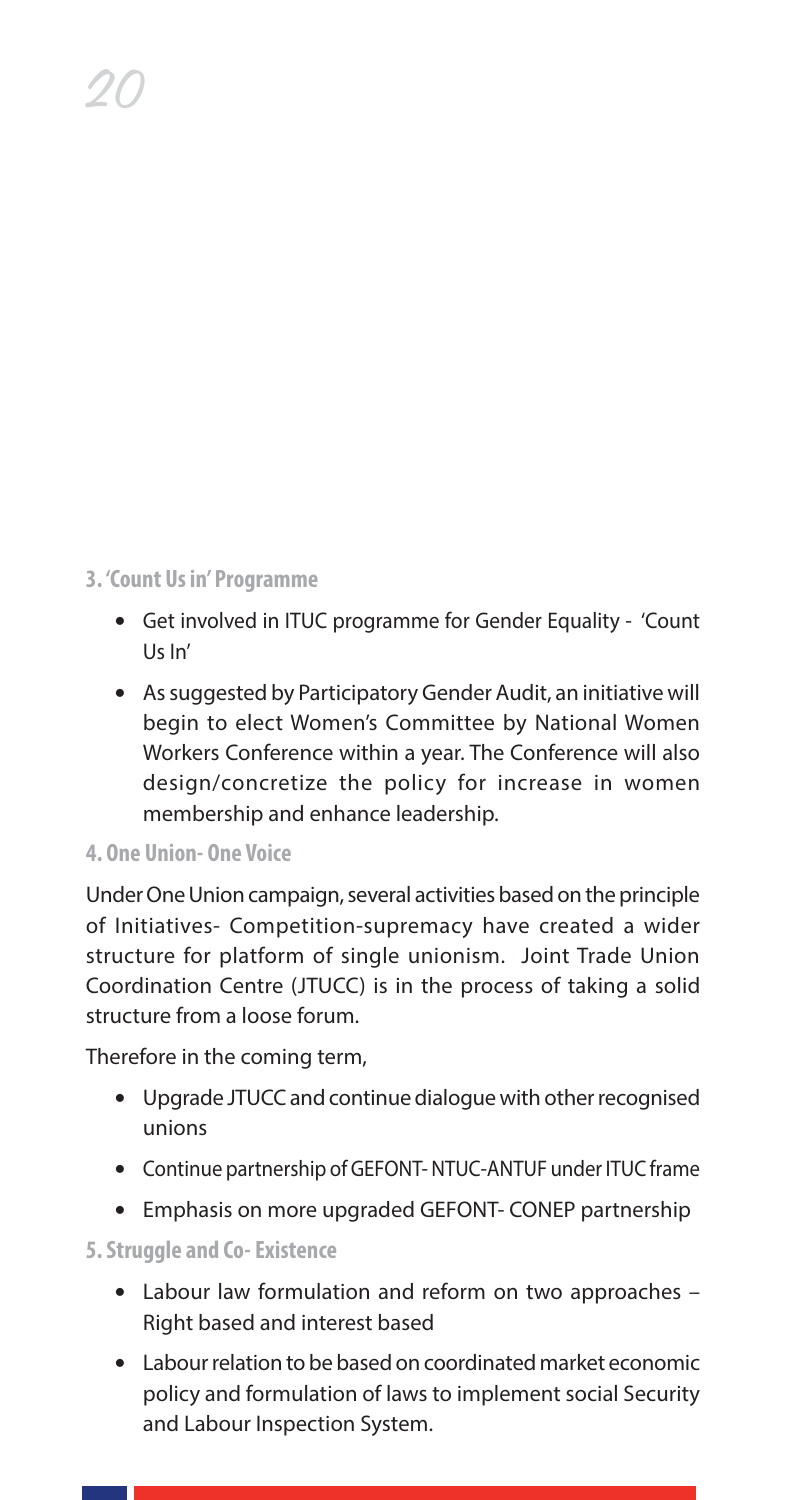

#### **6. GEFONT Y-Gen**

Our aim is to build union to continue workers' movement for centuries. Therefore, to handover responsibilities to the future generation becomes imperative and we focus our work on youth generation.

If we calculate the time spanning from 1979 and the present, the three generations is participating in this movement. We need to acknowledge that the third generation is the product of digital age.

Thus, in forthcoming tenure, the structure for involving youth generation should be upgraded to educate and aware the potential youth leaders about labour and politics to develop their leadership capabilities.

#### **7. Connecting the Globe**

GEFONT is now a familiar name in international trade union family. This is the outcome of our collectivism in struggle and partnership since past 25 years. GEFONT is well recognized from ITUC to ILO Governing Body and from labour policy research bodies to multilateral social forum.

Therefore, in the forthcoming term, we will continue to contribute in international trade union movement and GEFONT will maintain the necessary connections with International bodies of sub regional, regional and international level, GUFs and national centres of all continents.

#### **8. Organizing Beyond Borders**

For the past two decades GEFONT is organizing migrant workers in the destination countries with the slogan 'GEFONT among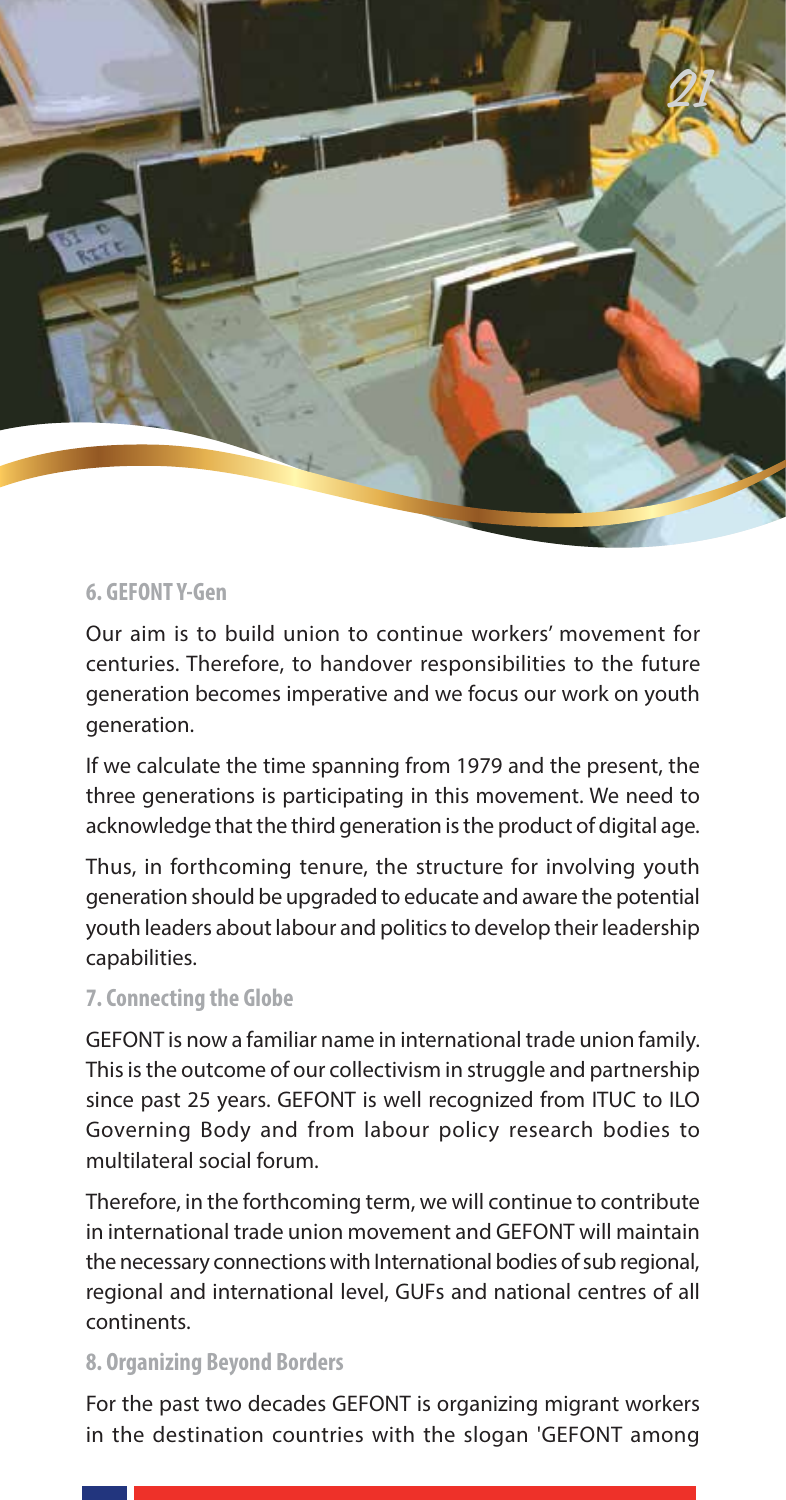Workers Wherever They Are'. In some instances our efforts are enviable whereas in some our efforts have not bore fruits. Keeping in mind, the failures and challenges of past two decades in this term, we will

- **•** continue promotional activities for Safe migration and gainful employment
- continue efforts in Korea, Hong Kong and Malaysia and focus on Arab nations – Lebanon, Qatar, Bahrain, UAE, Kuwait, Oman and Saudi Arabia
- **•** continue partnership and coordination with Diplomatic missions, Trade Unions of destination countries, International Trade Union Movement, Trade Union Solidarity Organizations and Social movements for support to migrant workers.

#### **9. GEFONT- TUPI for Policy Analysis**

22

We will establish and operate Regular Trade Union school for building the base for new generation trade union movement. We will establish GEFONT- Trade Union Policy Institute (GEFONT – TUPI) with a view to facilitate the school with necessary policy analysis. We will also focus our attention to strengthen National Labour Academy for comprehensive research on labour issues.

#### **10. Information and Communication**

GEFONT's Publicity work has been satisfactory and this will be continued in forthcoming term as well. We will further strengthen broadcast and Information communication, and continue partnership with media persons to ensure more favourable social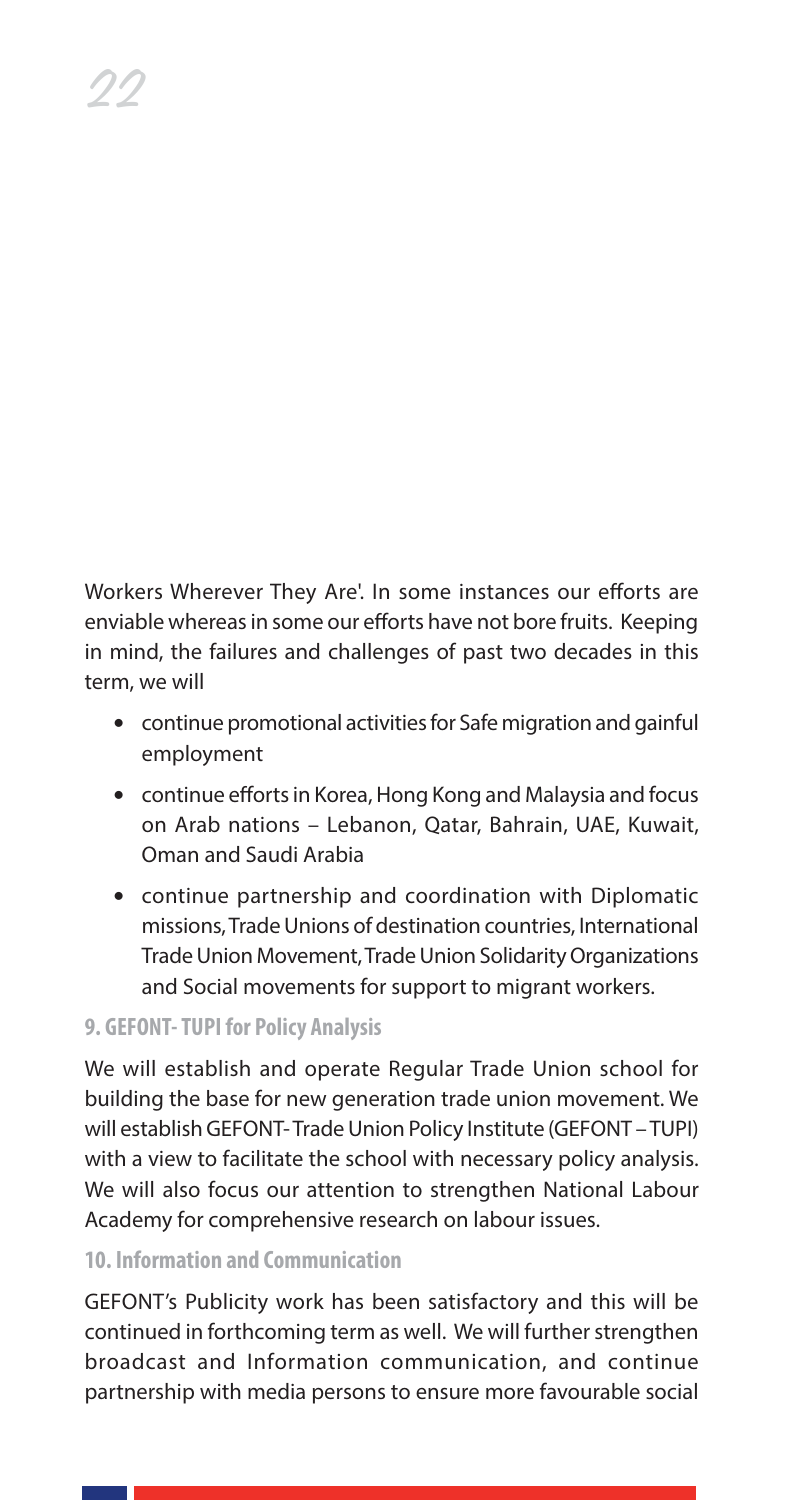

image of GEFONT. We will pay emphasis to further maximize the digital medium like website and smart phones in the coming term.

#### **11. Self- reliance programme**

The programme to promote investment could not garner much result during the current period. Even though our financial situation is not discouraging we could not fulfill the dream of initiating a sustainable base for investment.

Therefore, in the coming term, to strengthen our financial programme, following activities will be undertaken:

- **•** Survey for investment and its promotion from new angles
- **•** In order to uplift the economic status of the members at local level, skillfully mobilize the ongoing workers' cooperatives through promotional campaigns.